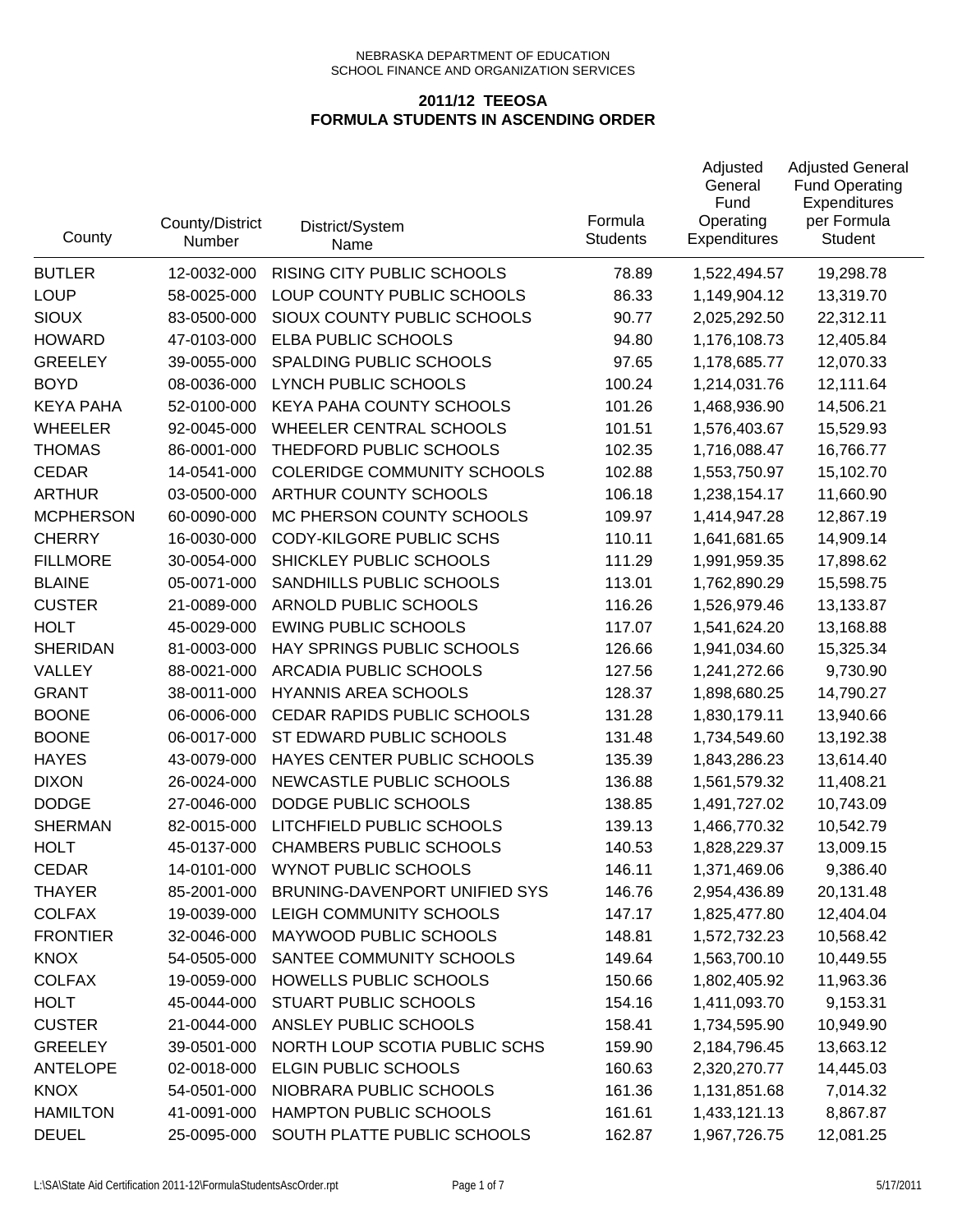| County              | County/District<br>Number | District/System<br>Name               | Formula<br><b>Students</b> | Adjusted<br>General<br>Fund<br>Operating<br><b>Expenditures</b> | <b>Adjusted General</b><br><b>Fund Operating</b><br>Expenditures<br>per Formula<br><b>Student</b> |
|---------------------|---------------------------|---------------------------------------|----------------------------|-----------------------------------------------------------------|---------------------------------------------------------------------------------------------------|
| <b>GREELEY</b>      | 39-0010-000               | <b>GREELEY-WOLBACH PUBLIC SCHOOLS</b> | 166.54                     | 2,001,335.71                                                    | 12,017.15                                                                                         |
| <b>CUSTER</b>       | 21-0084-000               | SARGENT PUBLIC SCHOOLS                | 168.50                     | 1,677,987.41                                                    | 9,958.33                                                                                          |
| <b>COLFAX</b>       | 19-0058-000               | <b>CLARKSON PUBLIC SCHOOLS</b>        | 169.39                     | 1,847,792.86                                                    | 10,908.38                                                                                         |
| <b>JEFFERSON</b>    | 48-0303-000               | <b>MERIDIAN PUBLIC SCHOOLS</b>        | 169.46                     | 1,832,747.83                                                    | 10,815.06                                                                                         |
| <b>BANNER</b>       | 04-0001-000               | <b>BANNER COUNTY PUBLIC SCHOOLS</b>   | 174.69                     | 2,037,823.60                                                    | 11,665.11                                                                                         |
| <b>LINCOLN</b>      | 56-0565-000               | <b>WALLACE PUBLIC SCH DIST 65 R</b>   | 182.37                     | 2,164,545.40                                                    | 11,868.83                                                                                         |
| <b>HAMILTON</b>     | 41-0002-000               | <b>GILTNER PUBLIC SCHOOLS</b>         | 183.15                     | 1,640,271.02                                                    | 8,955.74                                                                                          |
| <b>CHASE</b>        | 15-0536-000               | WAUNETA-PALISADE PUBLIC SCHS          | 185.90                     | 2,571,209.20                                                    | 13,831.17                                                                                         |
| <b>DAWSON</b>       | 24-0101-000               | SUMNER-EDDYVILLE-MILLER SCHS          | 188.48                     | 1,792,530.75                                                    | 9,510.23                                                                                          |
| <b>LOGAN</b>        | 57-0501-000               | STAPLETON PUBLIC SCHOOLS              | 190.15                     | 1,983,136.32                                                    | 10,429.51                                                                                         |
| <b>CUSTER</b>       | 21-0180-000               | CALLAWAY PUBLIC SCHOOLS               | 191.38                     | 1,962,302.57                                                    | 10,253.28                                                                                         |
| <b>PAWNEE</b>       | 67-0069-000               | LEWISTON CONSOLIDATED SCHOOLS         | 192.88                     | 2,298,066.70                                                    | 11,914.40                                                                                         |
| <b>SALINE</b>       | 76-0044-000               | DORCHESTER PUBLIC SCHOOLS             | 195.29                     | 1,930,652.58                                                    | 9,886.27                                                                                          |
| <b>ROCK</b>         | 75-0100-000               | ROCK COUNTY PUBLIC SCHOOLS            | 195.65                     | 2,587,929.06                                                    | 13,227.57                                                                                         |
| <b>CHEYENNE</b>     | 17-0009-000               | POTTER-DIX PUBLIC SCHOOLS             | 196.01                     | 2,214,671.99                                                    | 11,298.49                                                                                         |
| <b>CHEYENNE</b>     | 17-0003-000               | LEYTON PUBLIC SCHOOLS                 | 196.74                     | 2,618,446.51                                                    | 13,309.50                                                                                         |
| <b>MADISON</b>      | 59-0013-000               | NEWMAN GROVE PUBLIC SCHOOLS           | 198.02                     | 2,053,522.51                                                    | 10,370.06                                                                                         |
| <b>PHELPS</b>       | 69-0055-000               | LOOMIS PUBLIC SCHOOLS                 | 199.68                     | 1,923,257.22                                                    | 9,631.50                                                                                          |
| <b>HOOKER</b>       | 46-0001-000               | MULLEN PUBLIC SCHOOLS                 | 200.01                     | 2,135,522.62                                                    | 10,677.29                                                                                         |
| <b>LINCOLN</b>      | 56-0006-000               | <b>BRADY PUBLIC SCHOOLS</b>           | 202.96                     | 1,704,433.61                                                    | 8,397.96                                                                                          |
| <b>BUFFALO</b>      | 10-0105-000               | PLEASANTON PUBLIC SCHOOLS             | 204.81                     | 1,668,614.61                                                    | 8,147.09                                                                                          |
| <b>THAYER</b>       | 85-0060-000               | DESHLER PUBLIC SCHOOLS                | 204.91                     | 2,459,030.97                                                    | 12,000.49                                                                                         |
| <b>KEARNEY</b>      | 50-0001-000               | WILCOX-HILDRETH PUBLIC SCHOOLS        | 205.09                     | 2,918,201.55                                                    | 14,228.84                                                                                         |
| <b>FRONTIER</b>     | 32-0095-000               | EUSTIS-FARNAM PUBLIC SCHOOLS          | 206.06                     | 2,241,705.86                                                    | 10,878.85                                                                                         |
| <b>KNOX</b>         | 54-0576-000               | <b>WAUSA PUBLIC SCHOOLS</b>           | 208.72                     | 1,605,955.73                                                    | 7,694.39                                                                                          |
| <b>FRONTIER</b>     | 32-0125-000               | MEDICINE VALLEY PUBLIC SCHOOLS        | 211.44                     | 2,169,068.91                                                    | 10,258.72                                                                                         |
| <b>SAUNDERS</b>     | 78-0072-000               | <b>MEAD PUBLIC SCHOOLS</b>            | 212.34                     | 2,276,829.94                                                    | 10,722.37                                                                                         |
| KEITH               | 51-0006-000               | PAXTON CONSOLIDATED SCHOOLS           | 213.12                     | 2,059,062.30                                                    | 9,661.41                                                                                          |
| <b>FILLMORE</b>     | 30-0001-000               | EXETER-MILLIGAN PUBLIC SCHOOLS        | 214.12                     | 2,543,641.13                                                    | 11,879.49                                                                                         |
| <b>JOHNSON</b>      | 49-0033-000               | STERLING PUBLIC SCHOOLS               | 217.14                     | 1,979,828.56                                                    | 9,117.73                                                                                          |
| <b>SCOTTS BLUFF</b> | 79-0002-000               | MINATARE PUBLIC SCHOOLS               | 217.28                     | 2,052,077.03                                                    | 9,444.37                                                                                          |
| <b>ADAMS</b>        | 01-0123-000               | SILVER LAKE PUBLIC SCHOOLS            | 217.86                     | 2,905,282.26                                                    | 13,335.38                                                                                         |
| <b>DAWES</b>        | 23-0071-000               | <b>CRAWFORD PUBLIC SCHOOLS</b>        | 219.29                     | 2,169,756.71                                                    | 9,894.65                                                                                          |
| <b>BOYD</b>         | 08-0050-000               | WEST BOYD SCHOOL DISTRICT             | 220.55                     | 2,601,806.58                                                    | 11,797.16                                                                                         |
| <b>SAUNDERS</b>     | 78-0107-000               | CEDAR BLUFFS PUBLIC SCHOOLS           | 224.37                     | 2,328,897.46                                                    | 10,379.87                                                                                         |
| <b>POLK</b>         | 72-0075-000               | HIGH PLAINS COMMUNITY SCHOOLS         | 226.88                     | 3,157,039.16                                                    | 13,915.21                                                                                         |
| <b>WAYNE</b>        | 90-0595-000               | WINSIDE PUBLIC SCHOOLS                | 227.84                     | 2,384,859.88                                                    | 10,467.08                                                                                         |
| <b>DIXON</b>        | 26-0070-000               | ALLEN CONSOLIDATED SCHOOLS            | 229.84                     | 1,753,701.85                                                    | 7,630.08                                                                                          |
| <b>CUSTER</b>       | 21-0015-000               | ANSELMO-MERNA PUBLIC SCHOOLS          | 231.76                     | 2,028,785.54                                                    | 8,753.80                                                                                          |
| <b>BURT</b>         | 11-0020-000               | LYONS-DECATUR NORTHEAST SCHS          | 233.17                     | 2,470,014.47                                                    | 10,593.20                                                                                         |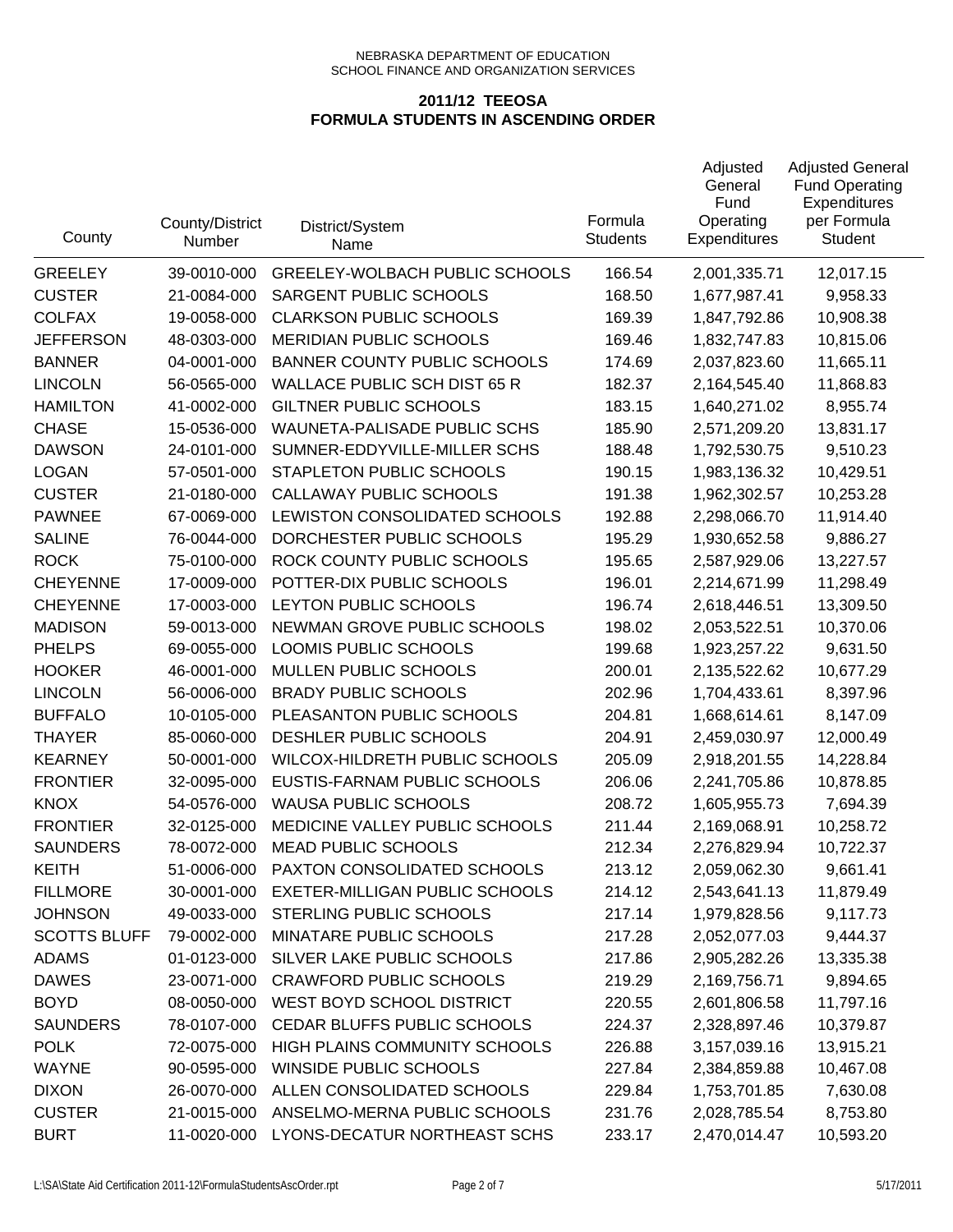| County            | County/District<br>Number | District/System<br>Name             | Formula<br><b>Students</b> | Adjusted<br>General<br>Fund<br>Operating<br><b>Expenditures</b> | <b>Adjusted General</b><br><b>Fund Operating</b><br>Expenditures<br>per Formula<br><b>Student</b> |
|-------------------|---------------------------|-------------------------------------|----------------------------|-----------------------------------------------------------------|---------------------------------------------------------------------------------------------------|
| <b>WEBSTER</b>    | 91-0002-000               | RED CLOUD COMMUNITY SCHOOLS         | 233.76                     | 2,535,196.78                                                    | 10,845.22                                                                                         |
| <b>PLATTE</b>     | 71-0067-000               | HUMPHREY PUBLIC SCHOOLS             | 233.79                     | 2,124,343.28                                                    | 9,086.61                                                                                          |
| <b>DODGE</b>      | 27-0062-000               | SCRIBNER-SNYDER COMMUNITY SCHS      | 238.54                     | 2,535,770.63                                                    | 10,630.46                                                                                         |
| <b>KNOX</b>       | 54-0586-000               | <b>BLOOMFIELD COMMUNITY SCHOOLS</b> | 239.28                     | 2,669,858.23                                                    | 11,157.85                                                                                         |
| <b>GAGE</b>       | 34-0100-000               | DILLER-ODELL PUBLIC SCHOOLS         | 240.39                     | 2,751,024.65                                                    | 11,444.06                                                                                         |
| <b>GARDEN</b>     | 35-0001-000               | <b>GARDEN COUNTY SCHOOLS</b>        | 240.87                     | 2,576,638.91                                                    | 10,697.18                                                                                         |
| <b>PIERCE</b>     | 70-0542-000               | OSMOND PUBLIC SCHOOLS               | 243.18                     | 2,031,819.58                                                    | 8,355.34                                                                                          |
| <b>GOSPER</b>     | 37-0030-000               | ELWOOD PUBLIC SCHOOLS               | 243.60                     | 2,420,085.64                                                    | 9,934.49                                                                                          |
| <b>MERRICK</b>    | 61-0049-000               | PALMER PUBLIC SCHOOLS               | 246.89                     | 1,772,149.24                                                    | 7,177.75                                                                                          |
| <b>PHELPS</b>     | 69-0054-000               | BERTRAND PUBLIC SCHOOLS             | 247.69                     | 2,299,321.78                                                    | 9,282.93                                                                                          |
| <b>YORK</b>       | 93-0083-000               | MC COOL JUNCTION PUBLIC SCHS        | 248.08                     | 1,958,268.87                                                    | 7,893.58                                                                                          |
| <b>BUFFALO</b>    | 10-0119-000               | AMHERST PUBLIC SCHOOLS              | 256.48                     | 2,281,569.48                                                    | 8,895.56                                                                                          |
| <b>HITCHCOCK</b>  | 44-0070-000               | HITCHCOCK CO SCH SYSTEM             | 261.90                     | 2,259,766.15                                                    | 8,628.37                                                                                          |
| <b>DEUEL</b>      | 25-0025-000               | <b>CREEK VALLEY SCHOOLS</b>         | 266.13                     | 3,129,401.61                                                    | 11,758.96                                                                                         |
| <b>ADAMS</b>      | 01-0003-000               | KENESAW PUBLIC SCHOOLS              | 267.40                     | 2,083,343.30                                                    | 7,791.08                                                                                          |
| <b>THURSTON</b>   | 87-0013-000               | <b>WALTHILL PUBLIC SCHOOLS</b>      | 269.07                     | 2,387,467.47                                                    | 8,873.01                                                                                          |
| <b>CUMING</b>     | 20-0020-000               | BANCROFT-ROSALIE COMM SCHOOLS       | 270.22                     | 1,964,527.36                                                    | 7,270.20                                                                                          |
| <b>CEDAR</b>      | 14-0045-000               | RANDOLPH PUBLIC SCHOOLS             | 271.91                     | 2,667,189.78                                                    | 9,809.17                                                                                          |
| <b>LINCOLN</b>    | 56-0007-000               | MAXWELL PUBLIC SCHOOLS              | 272.14                     | 2,721,451.29                                                    | 10,000.16                                                                                         |
| <b>NEMAHA</b>     | 64-0023-000               | JOHNSON-BROCK PUBLIC SCHOOLS        | 273.33                     | 2,248,064.03                                                    | 8,224.73                                                                                          |
| <b>POLK</b>       | 72-0019-000               | OSCEOLA PUBLIC SCHOOLS              | 273.71                     | 2,611,519.78                                                    | 9,541.06                                                                                          |
| <b>KEARNEY</b>    | 50-0501-000               | AXTELL COMMUNITY SCHOOLS            | 274.40                     | 2,573,959.35                                                    | 9,380.37                                                                                          |
| <b>MADISON</b>    | 59-0080-000               | ELKHORN VALLEY SCHOOLS              | 275.51                     | 2,431,045.78                                                    | 8,823.73                                                                                          |
| <b>CEDAR</b>      | 14-0008-000               | HARTINGTON PUBLIC SCHOOLS           | 275.73                     | 2,419,734.38                                                    | 8,775.65                                                                                          |
| <b>DIXON</b>      | 26-0561-000               | EMERSON-HUBBARD PUBLIC SCHOOLS      | 280.40                     | 2,516,350.38                                                    | 8,974.30                                                                                          |
| <b>CLAY</b>       | 18-0011-000               | HARVARD PUBLIC SCHOOLS              | 280.96                     | 2,210,531.05                                                    | 7,867.69                                                                                          |
| <b>SALINE</b>     | 76-0068-000               | FRIEND PUBLIC SCHOOLS               | 282.83                     | 2,822,411.02                                                    | 9,979.18                                                                                          |
| <b>PAWNEE</b>     | 67-0001-000               | PAWNEE CITY PUBLIC SCHOOLS          | 284.13                     | 2,653,064.97                                                    | 9,337.37                                                                                          |
| <b>BUFFALO</b>    | 10-0019-000               | SHELTON PUBLIC SCHOOLS              | 286.69                     | 2,559,996.18                                                    | 8,929.39                                                                                          |
| <b>FURNAS</b>     | 33-0018-000               | ARAPAHOE PUBLIC SCHOOLS             | 293.36                     | 2,894,073.49                                                    | 9,865.16                                                                                          |
| <b>POLK</b>       | 72-0032-000               | SHELBY PUBLIC SCHOOLS               | 293.45                     | 2,568,365.33                                                    | 8,752.39                                                                                          |
| <b>HARLAN</b>     | 42-0002-000               | ALMA PUBLIC SCHOOLS                 | 295.04                     | 2,595,443.74                                                    | 8,797.03                                                                                          |
| <b>DAWSON</b>     | 24-0004-000               | <b>OVERTON PUBLIC SCHOOLS</b>       | 297.98                     | 2,346,713.02                                                    | 7,875.44                                                                                          |
| <b>SHERMAN</b>    | 82-0001-000               | LOUP CITY PUBLIC SCHOOLS            | 304.78                     | 2,629,210.27                                                    | 8,626.53                                                                                          |
| <b>THURSTON</b>   | 87-0001-000               | PENDER PUBLIC SCHOOLS               | 307.26                     | 2,486,041.39                                                    | 8,090.97                                                                                          |
| <b>RED WILLOW</b> | 73-0179-000               | SOUTHWEST PUBLIC SCHOOLS            | 308.66                     | 3,450,728.53                                                    | 11,179.70                                                                                         |
| <b>YORK</b>       | 93-0096-000               | HEARTLAND COMMUNITY SCHOOLS         | 310.18                     | 2,550,807.75                                                    | 8,223.63                                                                                          |
| <b>FRANKLIN</b>   | 31-0506-000               | <b>FRANKLIN PUBLIC SCHOOLS</b>      | 313.91                     | 2,774,579.35                                                    | 8,838.78                                                                                          |
| <b>BUFFALO</b>    | 10-0009-000               | ELM CREEK PUBLIC SCHOOLS            | 321.22                     | 2,846,985.31                                                    | 8,862.92                                                                                          |
| CEDAR             | 14-0054-000               | LAUREL-CONCORD PUBLIC SCHOOLS       | 323.82                     | 3,070,736.55                                                    | 9,482.89                                                                                          |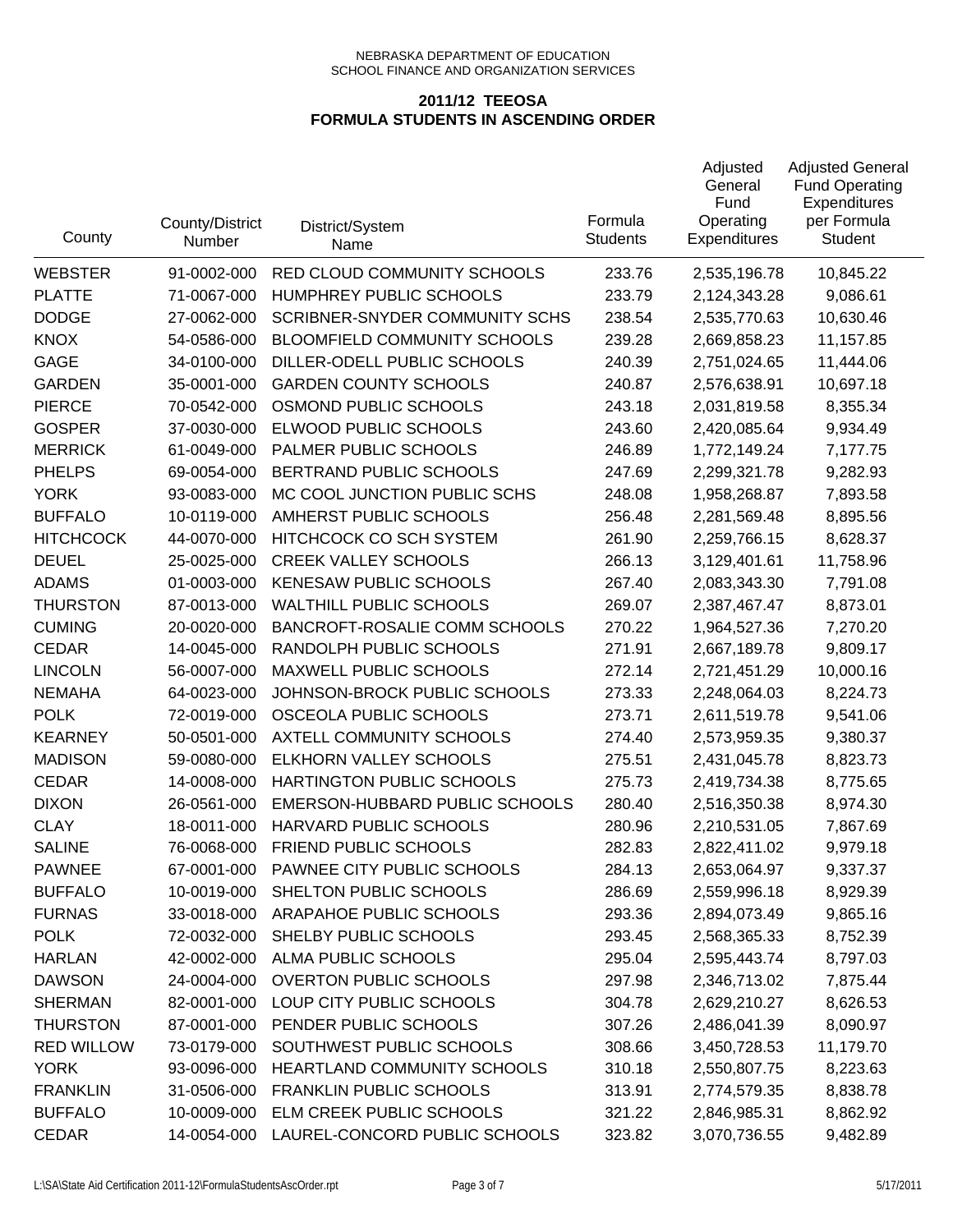| County              | County/District<br>Number | District/System<br>Name               | Formula<br><b>Students</b> | Adjusted<br>General<br>Fund<br>Operating<br><b>Expenditures</b> | <b>Adjusted General</b><br><b>Fund Operating</b><br>Expenditures<br>per Formula<br><b>Student</b> |
|---------------------|---------------------------|---------------------------------------|----------------------------|-----------------------------------------------------------------|---------------------------------------------------------------------------------------------------|
| <b>NANCE</b>        | 63-0001-000               | <b>FULLERTON PUBLIC SCHOOLS</b>       | 324.20                     | 2,937,467.14                                                    | 9,060.65                                                                                          |
| <b>FURNAS</b>       | 33-0021-000               | <b>CAMBRIDGE PUBLIC SCHOOLS</b>       | 325.56                     | 2,931,840.83                                                    | 9,005.63                                                                                          |
| <b>PIERCE</b>       | 70-0005-000               | PLAINVIEW PUBLIC SCHOOLS              | 335.38                     | 3,462,189.98                                                    | 10,323.13                                                                                         |
| <b>POLK</b>         | 72-0015-000               | <b>CROSS COUNTY COMMUNITY SCHOOLS</b> | 336.66                     | 3,249,760.58                                                    | 9,653.02                                                                                          |
| <b>KNOX</b>         | 54-0096-000               | <b>CROFTON COMMUNITY SCHOOLS</b>      | 340.65                     | 3,072,074.60                                                    | 9,018.40                                                                                          |
| <b>KNOX</b>         | 54-0013-000               | <b>CREIGHTON PUBLIC SCHOOLS</b>       | 343.03                     | 2,821,132.18                                                    | 8,224.26                                                                                          |
| <b>BUTLER</b>       | 12-0502-000               | EAST BUTLER PUBLIC SCHOOLS            | 349.48                     | 3,436,549.20                                                    | 9,833.44                                                                                          |
| <b>HOLT</b>         | 45-0239-000               | WEST HOLT PUBLIC SCHOOLS              | 353.44                     | 3,807,970.86                                                    | 10,774.00                                                                                         |
| <b>LINCOLN</b>      | 56-0055-000               | SUTHERLAND PUBLIC SCHOOLS             | 355.87                     | 3,386,034.43                                                    | 9,514.71                                                                                          |
| <b>GARFIELD</b>     | 36-0100-000               | <b>BURWELL PUBLIC SCHOOLS</b>         | 356.27                     | 2,997,153.69                                                    | 8,412.58                                                                                          |
| <b>GAGE</b>         | 34-0034-000               | FREEMAN PUBLIC SCHOOLS                | 361.42                     | 2,894,763.74                                                    | 8,009.52                                                                                          |
| CASS                | 13-0022-000               | WEEPING WATER PUBLIC SCHOOLS          | 361.53                     | 2,782,009.48                                                    | 7,695.08                                                                                          |
| <b>PERKINS</b>      | 68-0020-000               | PERKINS COUNTY SCHOOLS                | 367.87                     | 4,866,494.65                                                    | 13,228.93                                                                                         |
| <b>DUNDY</b>        | 29-0117-000               | DUNDY CO STRATTON PUBLIC SCHS         | 367.88                     | 3,826,668.53                                                    | 10,402.07                                                                                         |
| <b>JEFFERSON</b>    | 48-0300-000               | TRI COUNTY PUBLIC SCHOOLS             | 370.10                     | 3,596,513.90                                                    | 9,717.80                                                                                          |
| <b>THAYER</b>       | 85-0070-000               | THAYER CENTRAL COMMUNITY SCHS         | 376.82                     | 3,813,863.99                                                    | 10,121.16                                                                                         |
| <b>BOX BUTTE</b>    | 07-0010-000               | HEMINGFORD PUBLIC SCHOOLS             | 377.44                     | 3,364,643.53                                                    | 8,914.36                                                                                          |
| <b>WEBSTER</b>      | 91-0074-000               | BLUE HILL PUBLIC SCHOOLS              | 380.19                     | 2,547,703.49                                                    | 6,701.19                                                                                          |
| <b>ANTELOPE</b>     | 02-0009-000               | NELIGH-OAKDALE SCHOOLS                | 382.87                     | 2,987,284.48                                                    | 7,802.31                                                                                          |
| <b>THURSTON</b>     | 87-0016-000               | UMO N HO N NATION PUBLIC SCHS         | 385.51                     | 3,634,087.77                                                    | 9,426.69                                                                                          |
| CASS                | 13-0097-000               | ELMWOOD-MURDOCK PUBLIC SCHOOLS        | 394.26                     | 2,989,551.93                                                    | 7,582.78                                                                                          |
| <b>CLAY</b>         | 18-0002-000               | SUTTON PUBLIC SCHOOLS                 | 397.24                     | 3,408,168.00                                                    | 8,579.61                                                                                          |
| <b>SCOTTS BLUFF</b> | 79-0011-000               | MORRILL PUBLIC SCHOOLS                | 397.34                     | 3,737,542.12                                                    | 9,406.42                                                                                          |
| <b>RICHARDSON</b>   | 74-0070-000               | HUMBOLDT TABLE ROCK STEINAUER         | 401.55                     | 4,198,876.11                                                    | 10,456.72                                                                                         |
| <b>BURT</b>         | 11-0014-000               | OAKLAND CRAIG PUBLIC SCHOOLS          | 405.38                     | 3,460,114.79                                                    | 8,535.59                                                                                          |
| <b>DIXON</b>        | 26-0001-000               | PONCA PUBLIC SCHOOLS                  | 408.87                     | 3,454,422.57                                                    | 8,448.81                                                                                          |
| <b>GAGE</b>         | 34-0001-000               | SOUTHERN SCHOOL DIST 1                | 410.58                     | 3,690,013.19                                                    | 8,987.40                                                                                          |
| <b>DAKOTA</b>       | 22-0031-000               | HOMER COMMUNITY SCHOOLS               | 413.95                     | 2,879,142.92                                                    | 6,955.37                                                                                          |
| <b>BUFFALO</b>      | 10-0069-000               | RAVENNA PUBLIC SCHOOLS                | 414.23                     | 3,832,009.42                                                    | 9,250.99                                                                                          |
| <b>OTOE</b>         | 66-0501-000               | PALMYRA DISTRICT O R 1                | 415.78                     | 3,288,660.29                                                    | 7,909.67                                                                                          |
| <b>MORRILL</b>      | 62-0021-000               | <b>BAYARD PUBLIC SCHOOLS</b>          | 415.92                     | 3,365,708.91                                                    | 8,092.16                                                                                          |
| <b>NUCKOLLS</b>     | 65-0011-000               | SUPERIOR PUBLIC SCHOOLS               | 416.46                     | 4,051,423.96                                                    | 9,728.19                                                                                          |
| <b>WAYNE</b>        | 90-0560-000               | <b>WAKEFIELD PUBLIC SCHOOLS</b>       | 420.16                     | 3,260,522.72                                                    | 7,760.14                                                                                          |
| <b>SEWARD</b>       | 80-0567-000               | CENTENNIAL PUBLIC SCHOOLS             | 429.43                     | 4,901,863.60                                                    | 11,414.84                                                                                         |
| <b>MADISON</b>      | 59-0005-000               | BATTLE CREEK PUBLIC SCHOOLS           | 446.17                     | 3,510,655.38                                                    | 7,868.43                                                                                          |
| <b>FURNAS</b>       | 33-0540-000               | SOUTHERN VALLEY SCHOOLS               | 450.45                     | 4,342,228.43                                                    | 9,639.68                                                                                          |
| <b>HALL</b>         | 40-0126-000               | DONIPHAN-TRUMBULL PUBLIC SCHS         | 454.20                     | 4,315,737.83                                                    | 9,501.77                                                                                          |
| <b>SAUNDERS</b>     | 78-0009-000               | YUTAN PUBLIC SCHOOLS                  | 454.73                     | 3,526,665.97                                                    | 7,755.48                                                                                          |
| <b>THURSTON</b>     | 87-0017-000               | WINNEBAGO PUBLIC SCHOOLS              | 456.71                     | 4,828,465.38                                                    | 10,572.36                                                                                         |
| <b>STANTON</b>      | 84-0003-000               | STANTON COMMUNITY SCHOOLS             | 459.49                     | 3,080,681.05                                                    | 6,704.63                                                                                          |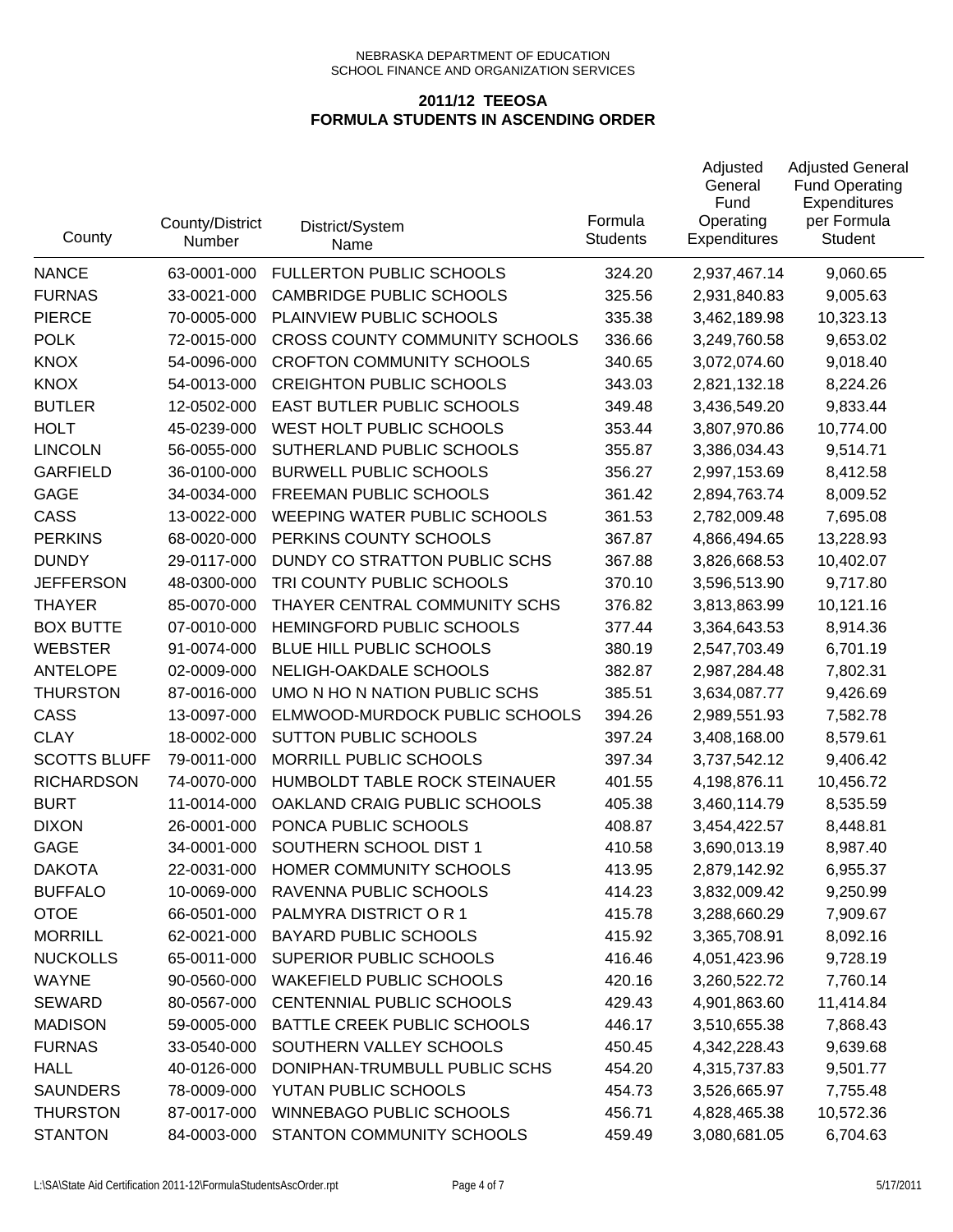| County              | County/District<br>Number | District/System<br>Name               | Formula<br><b>Students</b> | Adjusted<br>General<br>Fund<br>Operating<br><b>Expenditures</b> | <b>Adjusted General</b><br><b>Fund Operating</b><br>Expenditures<br>per Formula<br><b>Student</b> |
|---------------------|---------------------------|---------------------------------------|----------------------------|-----------------------------------------------------------------|---------------------------------------------------------------------------------------------------|
| <b>CUMING</b>       | 20-0030-000               | WISNER-PILGER PUBLIC SCHOOLS          | 466.23                     | 3,900,958.83                                                    | 8,367.05                                                                                          |
| <b>ANTELOPE</b>     | 02-2001-000               | NEBRASKA UNIFIED DISTRICT 1           | 466.95                     | 4,095,614.42                                                    | 8,770.98                                                                                          |
| <b>NANCE</b>        | 63-0030-000               | TWIN RIVER PUBLIC SCHOOLS             | 467.31                     | 3,978,208.14                                                    | 8,513.01                                                                                          |
| <b>JOHNSON</b>      | 49-0050-000               | JOHNSON CO CENTRAL PUBLIC SCHS        | 473.98                     | 4,474,505.75                                                    | 9,440.20                                                                                          |
| VALLEY              | 88-0005-000               | ORD PUBLIC SCHOOLS                    | 476.80                     | 4,991,223.51                                                    | 10,468.22                                                                                         |
| <b>MADISON</b>      | 59-0001-000               | <b>MADISON PUBLIC SCHOOLS</b>         | 477.74                     | 4,481,830.05                                                    | 9,381.40                                                                                          |
| <b>LANCASTER</b>    | 55-0148-000               | MALCOLM PUBLIC SCHOOLS                | 481.23                     | 3,799,446.03                                                    | 7,895.21                                                                                          |
| <b>MORRILL</b>      | 62-0063-000               | <b>BRIDGEPORT PUBLIC SCHOOLS</b>      | 483.23                     | 5,106,804.92                                                    | 10,568.16                                                                                         |
| <b>DODGE</b>        | 27-0595-000               | NORTH BEND CENTRAL PUBLIC SCHS        | 489.11                     | 4,160,409.69                                                    | 8,506.15                                                                                          |
| <b>BROWN</b>        | 09-0010-000               | AINSWORTH COMMUNITY SCHOOLS           | 489.76                     | 4,453,410.40                                                    | 9,093.02                                                                                          |
| <b>HOWARD</b>       | 47-0100-000               | CENTURA PUBLIC SCHOOLS                | 495.43                     | 3,908,544.10                                                    | 7,889.19                                                                                          |
| <b>LINCOLN</b>      | 56-0037-000               | HERSHEY PUBLIC SCHOOLS                | 499.73                     | 4,520,970.72                                                    | 9,046.79                                                                                          |
| <b>DODGE</b>        | 27-0594-000               | <b>LOGAN VIEW PUBLIC SCHOOLS</b>      | 505.77                     | 4,627,301.48                                                    | 9,149.01                                                                                          |
| <b>KIMBALL</b>      | 53-0001-000               | KIMBALL PUBLIC SCHOOLS                | 507.94                     | 4,837,802.43                                                    | 9,524.40                                                                                          |
| CASS                | 13-0032-000               | LOUISVILLE PUBLIC SCHOOLS             | 508.42                     | 4,015,161.15                                                    | 7,897.29                                                                                          |
| <b>FILLMORE</b>     | 30-0025-000               | FILLMORE CENTRAL PUBLIC SCHS          | 532.26                     | 4,010,228.51                                                    | 7,534.34                                                                                          |
| <b>SALINE</b>       | 76-0082-000               | <b>WILBER-CLATONIA PUBLIC SCHOOLS</b> | 537.77                     | 3,988,221.77                                                    | 7,416.24                                                                                          |
| <b>HALL</b>         | 40-0083-000               | WOOD RIVER RURAL SCHOOLS              | 551.02                     | 4,533,456.93                                                    | 8,227.35                                                                                          |
| <b>CHASE</b>        | 15-0010-000               | <b>CHASE COUNTY SCHOOLS</b>           | 555.70                     | 5,087,632.85                                                    | 9,155.36                                                                                          |
| <b>WASHINGTON</b>   | 89-0003-000               | FORT CALHOUN COMMUNITY SCHS           | 560.69                     | 4,256,881.39                                                    | 7,592.21                                                                                          |
| <b>WASHINGTON</b>   | 89-0024-000               | ARLINGTON PUBLIC SCHOOLS              | 563.99                     | 4,688,966.06                                                    | 8,313.88                                                                                          |
| <b>BUFFALO</b>      | 10-0002-000               | <b>GIBBON PUBLIC SCHOOLS</b>          | 573.07                     | 4,059,728.44                                                    | 7,084.20                                                                                          |
| <b>BOONE</b>        | 06-0001-000               | <b>BOONE CENTRAL SCHOOLS</b>          | 573.72                     | 5,236,363.36                                                    | 9,127.07                                                                                          |
| <b>BURT</b>         | 11-0001-000               | TEKAMAH-HERMAN COMMUNITY SCHS         | 577.02                     | 3,815,456.82                                                    | 6,612.31                                                                                          |
| CASS                | 13-0056-000               | <b>CONESTOGA PUBLIC SCHOOLS</b>       | 605.52                     | 5,542,553.55                                                    | 9,153.40                                                                                          |
| <b>LANCASTER</b>    | 55-0161-000               | RAYMOND CENTRAL PUBLIC SCHOOLS        | 611.90                     | 4,833,509.86                                                    | 7,899.17                                                                                          |
| <b>CHERRY</b>       | 16-0006-000               | <b>VALENTINE COMMUNITY SCHOOLS</b>    | 623.02                     | 6,735,006.13                                                    | 10,810.29                                                                                         |
| <b>PIERCE</b>       | 70-0002-000               | PIERCE PUBLIC SCHOOLS                 | 638.61                     | 5,118,638.50                                                    | 8,015.22                                                                                          |
| <b>HOWARD</b>       | 47-0001-000               | ST PAUL PUBLIC SCHOOLS                | 642.25                     | 3,851,995.22                                                    | 5,997.66                                                                                          |
| <b>DOUGLAS</b>      | 28-0015-000               | DOUGLAS CO WEST COMMUNITY SCHS        | 648.11                     | 5,993,890.79                                                    | 9,248.23                                                                                          |
| <b>BUTLER</b>       | 12-0056-000               | DAVID CITY PUBLIC SCHOOLS             | 650.02                     | 5,281,582.69                                                    | 8,125.31                                                                                          |
| <b>SCOTTS BLUFF</b> | 79-0031-000               | MITCHELL PUBLIC SCHOOLS               | 658.06                     | 4,419,747.92                                                    | 6,716.28                                                                                          |
| <b>SEWARD</b>       | 80-0005-000               | MILFORD PUBLIC SCHOOLS                | 698.43                     | 5,065,917.57                                                    | 7,253.31                                                                                          |
| <b>SHERIDAN</b>     | 81-0010-000               | <b>GORDON-RUSHVILLE PUBLIC SCHS</b>   | 703.76                     | 5, 121, 287.07                                                  | 7,277.05                                                                                          |
| <b>MERRICK</b>      | 61-0004-000               | CENTRAL CITY PUBLIC SCHOOLS           | 706.39                     | 5,859,377.29                                                    | 8,294.82                                                                                          |
| <b>OTOE</b>         | 66-0027-000               | SYRACUSE-DUNBAR-AVOCA SCHOOLS         | 708.57                     | 5,497,538.94                                                    | 7,758.60                                                                                          |
| <b>PLATTE</b>       | 71-0005-000               | LAKEVIEW COMMUNITY SCHOOLS            | 713.65                     | 6,572,163.19                                                    | 9,209.24                                                                                          |
| <b>NUCKOLLS</b>     | 65-2005-000               | SO CENTRAL NE UNIFIED SYSTEM 5        | 725.07                     | 6,657,096.34                                                    | 9,181.35                                                                                          |
| <b>HOLT</b>         | 45-0007-000               | O'NEILL PUBLIC SCHOOLS                | 734.41                     | 7,011,973.40                                                    | 9,547.79                                                                                          |
| <b>KEARNEY</b>      | 50-0503-000               | MINDEN PUBLIC SCHOOLS                 | 773.72                     | 5,738,262.67                                                    | 7,416.42                                                                                          |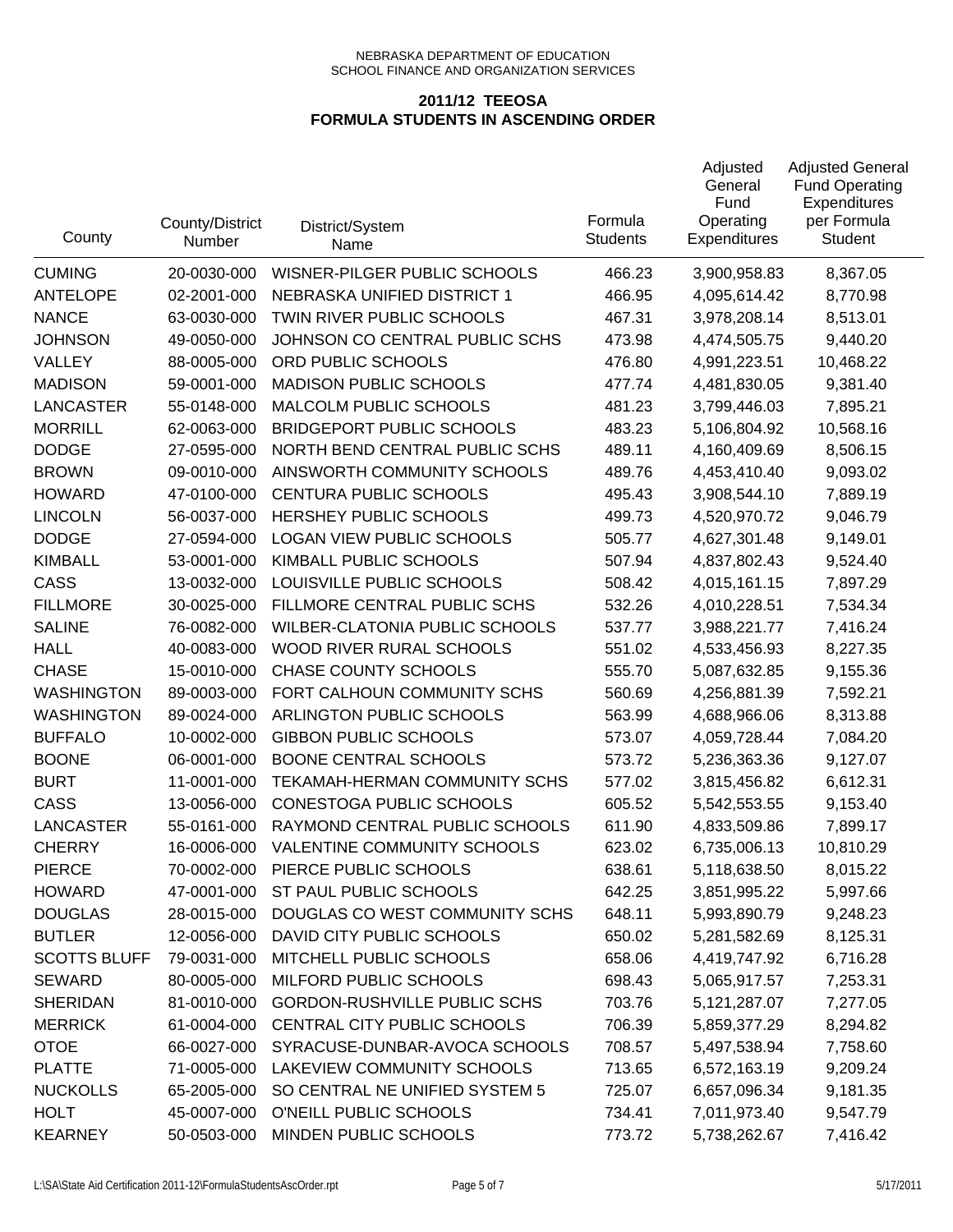| County              | County/District<br>Number | District/System<br>Name            | Formula<br><b>Students</b> | Adjusted<br>General<br>Fund<br>Operating<br><b>Expenditures</b> | <b>Adjusted General</b><br><b>Fund Operating</b><br>Expenditures<br>per Formula<br><b>Student</b> |
|---------------------|---------------------------|------------------------------------|----------------------------|-----------------------------------------------------------------|---------------------------------------------------------------------------------------------------|
| <b>CUMING</b>       | 20-0001-000               | WEST POINT PUBLIC SCHOOLS          | 779.50                     | 5,787,354.54                                                    | 7,424.41                                                                                          |
| <b>NEMAHA</b>       | 64-0029-000               | AUBURN PUBLIC SCHOOLS              | 797.38                     | 5,999,818.75                                                    | 7,524.45                                                                                          |
| <b>CUSTER</b>       | 21-0025-000               | <b>BROKEN BOW PUBLIC SCHOOLS</b>   | 801.20                     | 6,681,154.57                                                    | 8,338.89                                                                                          |
| <b>RICHARDSON</b>   | 74-0056-000               | <b>FALLS CITY PUBLIC SCHOOLS</b>   | 832.36                     | 6,251,404.75                                                    | 7,510.49                                                                                          |
| <b>ADAMS</b>        | 01-0090-000               | ADAMS CENTRAL PUBLIC SCHOOLS       | 850.34                     | 7,852,361.27                                                    | 9,234.36                                                                                          |
| <b>SAUNDERS</b>     | 78-0001-000               | ASHLAND-GREENWOOD PUBLIC SCHS      | 857.12                     | 5,504,532.13                                                    | 6,422.14                                                                                          |
| <b>WAYNE</b>        | 90-0017-000               | WAYNE COMMUNITY SCHOOLS            | 862.40                     | 6,280,531.84                                                    | 7,282.65                                                                                          |
| <b>JEFFERSON</b>    | 48-0008-000               | <b>FAIRBURY PUBLIC SCHOOLS</b>     | 876.46                     | 7,087,883.47                                                    | 8,086.90                                                                                          |
| <b>DAWES</b>        | 23-0002-000               | <b>CHADRON PUBLIC SCHOOLS</b>      | 896.06                     | 8,068,557.95                                                    | 9,004.44                                                                                          |
| <b>DAWSON</b>       | 24-0020-000               | <b>GOTHENBURG PUBLIC SCHOOLS</b>   | 904.59                     | 5,787,168.46                                                    | 6,397.58                                                                                          |
| <b>SAUNDERS</b>     | 78-0039-000               | <b>WAHOO PUBLIC SCHOOLS</b>        | 911.92                     | 6,327,727.95                                                    | 6,938.94                                                                                          |
| <b>KEITH</b>        | 51-0001-000               | OGALLALA PUBLIC SCHOOLS            | 916.88                     | 8,041,998.84                                                    | 8,771.01                                                                                          |
| <b>DAWSON</b>       | 24-0011-000               | <b>COZAD CITY SCHOOLS</b>          | 945.13                     | 7,205,396.32                                                    | 7,623.73                                                                                          |
| <b>SARPY</b>        | 77-0046-000               | SOUTH SARPY DIST 46                | 976.11                     | 9,872,917.17                                                    | 10,114.59                                                                                         |
| <b>PHELPS</b>       | 69-0044-000               | HOLDREGE PUBLIC SCHOOLS            | 1,106.37                   | 8,195,107.97                                                    | 7,407.20                                                                                          |
| <b>YORK</b>         | 93-0012-000               | YORK PUBLIC SCHOOLS                | 1,205.96                   | 9,083,458.04                                                    | 7,532.16                                                                                          |
| <b>HAMILTON</b>     | 41-0504-000               | <b>AURORA PUBLIC SCHOOLS</b>       | 1,210.18                   | 9,683,133.71                                                    | 8,001.37                                                                                          |
| <b>CHEYENNE</b>     | 17-0001-000               | SIDNEY PUBLIC SCHOOLS              | 1,273.85                   | 8,591,895.87                                                    | 6,744.81                                                                                          |
| <b>HALL</b>         | 40-0082-000               | NORTHWEST PUBLIC SCHOOLS           | 1,318.47                   | 9,100,362.73                                                    | 6,902.23                                                                                          |
| <b>DOUGLAS</b>      | 28-0059-000               | BENNINGTON PUBLIC SCHOOLS          | 1,321.39                   | 7,752,606.70                                                    | 5,867.00                                                                                          |
| <b>SEWARD</b>       | 80-0009-000               | SEWARD PUBLIC SCHOOLS              | 1,339.25                   | 9,296,503.05                                                    | 6,941.58                                                                                          |
| <b>OTOE</b>         | 66-0111-000               | NEBRASKA CITY PUBLIC SCHOOLS       | 1,353.09                   | 10,406,268.11                                                   | 7,690.77                                                                                          |
| <b>RED WILLOW</b>   | 73-0017-000               | MC COOK PUBLIC SCHOOLS             | 1,376.89                   | 9,866,863.85                                                    | 7,166.05                                                                                          |
| <b>BOX BUTTE</b>    | 07-0006-000               | ALLIANCE PUBLIC SCHOOLS            | 1,525.94                   | 11,946,227.43                                                   | 7,828.75                                                                                          |
| <b>SALINE</b>       | 76-0002-000               | <b>CRETE PUBLIC SCHOOLS</b>        | 1,620.76                   | 9,950,777.09                                                    | 6,139.58                                                                                          |
| <b>COLFAX</b>       | 19-0123-000               | <b>SCHUYLER COMMUNITY SCHOOLS</b>  | 1,641.79                   | 11,062,480.00                                                   | 6,738.08                                                                                          |
| <b>CASS</b>         | 13-0001-000               | PLATTSMOUTH COMMUNITY SCHOOLS      | 1,650.56                   | 11,569,745.06                                                   | 7,009.57                                                                                          |
| LANCASTER           | 55-0145-000               | <b>WAVERLY SCHOOL DISTRICT 145</b> | 1,777.86                   | 12,381,948.94                                                   | 6,964.53                                                                                          |
| <b>LANCASTER</b>    | 55-0160-000               | NORRIS SCHOOL DIST 160             | 2,039.83                   | 13,423,514.21                                                   | 6,580.69                                                                                          |
| <b>SCOTTS BLUFF</b> | 79-0016-000               | <b>GERING PUBLIC SCHOOLS</b>       | 2,058.68                   | 13,063,251.25                                                   | 6,345.44                                                                                          |
| GAGE                | 34-0015-000               | BEATRICE PUBLIC SCHOOLS            | 2,059.16                   | 13,909,920.43                                                   | 6,755.15                                                                                          |
| <b>WASHINGTON</b>   | 89-0001-000               | <b>BLAIR COMMUNITY SCHOOLS</b>     | 2,265.33                   | 16,824,212.66                                                   | 7,426.84                                                                                          |
| <b>DAWSON</b>       | 24-0001-000               | LEXINGTON PUBLIC SCHOOLS           | 2,702.82                   | 15,396,121.15                                                   | 5,696.31                                                                                          |
| <b>SCOTTS BLUFF</b> | 79-0032-000               | SCOTTSBLUFF PUBLIC SCHOOLS         | 2,840.48                   | 17,460,695.16                                                   | 6,147.10                                                                                          |
| <b>DOUGLAS</b>      | 28-0054-000               | <b>RALSTON PUBLIC SCHOOLS</b>      | 2,918.07                   | 21,848,193.67                                                   | 7,487.21                                                                                          |
| <b>SARPY</b>        | 77-0037-000               | <b>GRETNA PUBLIC SCHOOLS</b>       | 3,009.60                   | 18,515,684.65                                                   | 6,152.22                                                                                          |
| <b>ADAMS</b>        | 01-0018-000               | HASTINGS PUBLIC SCHOOLS            | 3,367.45                   | 21,099,732.00                                                   | 6,265.79                                                                                          |
| <b>PLATTE</b>       | 71-0001-000               | COLUMBUS PUBLIC SCHOOLS            | 3,590.47                   | 23,876,076.87                                                   | 6,649.85                                                                                          |
| <b>DAKOTA</b>       | 22-0011-000               | SO SIOUX CITY COMMUNITY SCHS       | 3,651.56                   | 19,316,229.59                                                   | 5,289.86                                                                                          |
| <b>MADISON</b>      | 59-0002-000               | NORFOLK PUBLIC SCHOOLS             | 3,897.27                   | 25,787,871.30                                                   | 6,616.90                                                                                          |